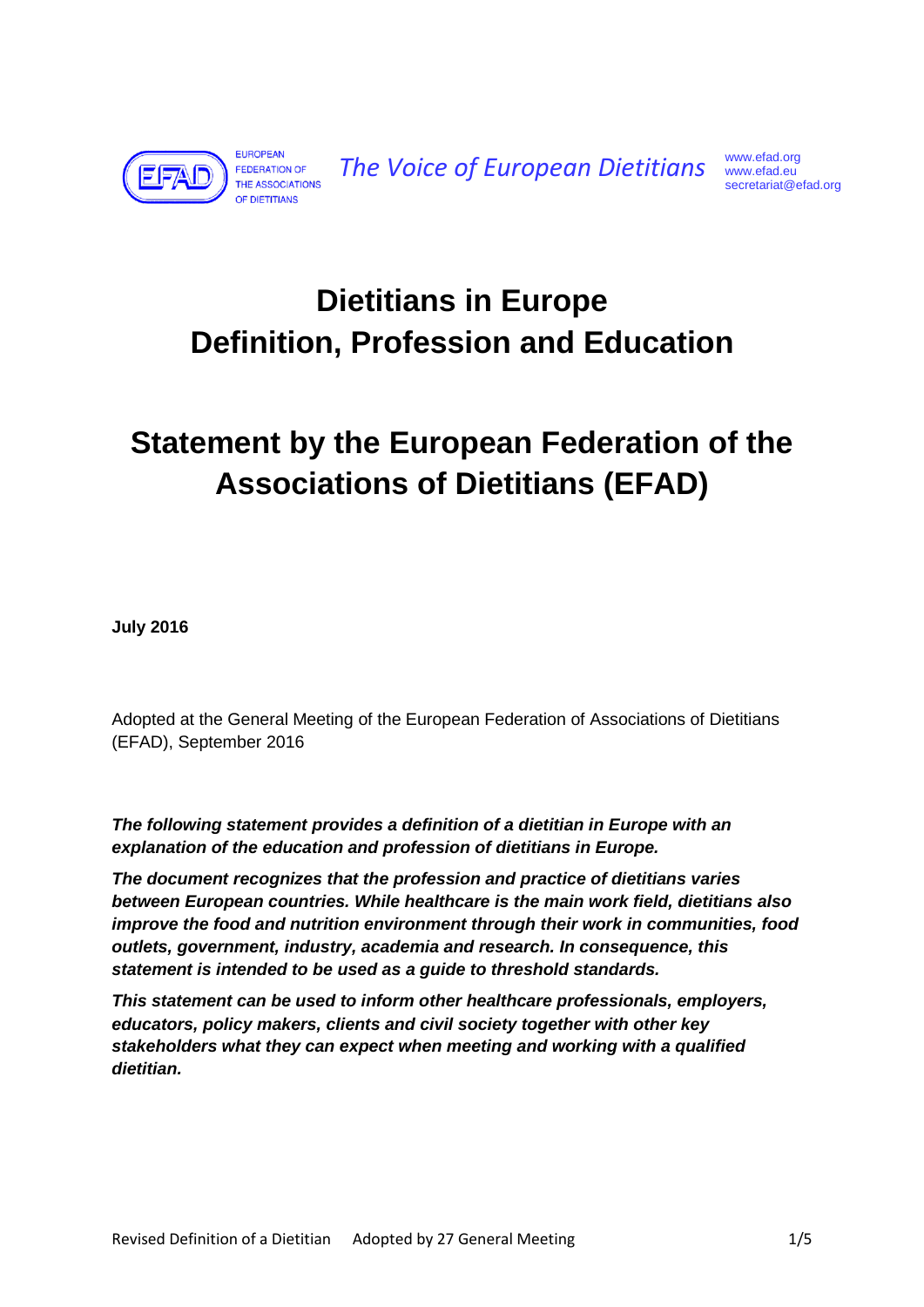#### **1.0 Introduction**

The use of food to promote health has a very long history<sup>1</sup>. EFAD has adopted standards for both the academic knowledge<sup>2</sup> and the dietetic competences<sup>3</sup> required of a dietitian at the point of entry to the profession. There are also standards for dietitians working at more advanced levels<sup>4</sup>, as well as ethical standards<sup>5</sup>.

The requirements for recognition to practice are normally established in the Member State and can be overseen by a Statutory Body $6$  (SB), the professional body or equivalent. The SB/professional body assumes responsibility for the safe practice of dietetics, e.g., through a published "Statement of Conduct", and can set the criteria for the dietetic curriculum. The SB/professional body and the Higher Education Institution (HEI) where the education is delivered, have a shared responsibility to ensure that all graduates who enter the profession are fit to practice.

### **2.0 The definition of a dietitian in Europe**

Dietitians are found in nearly every country within the European Union. The professional practice of dietitians varies between European countries. Improving the nutritional status of individuals and groups within a healthcare environment remains the main work field for dietitians. But they increasingly work in other food and nutrition environments; in communities, food outlets, government, industry, academia and research. In consequence, this statement is intended to be used a European threshold definition.

The EFAD definition of a dietitian in Europe is;

Dietitians in Europe are recognized<sup>7</sup> healthcare professionals, educated to at least Bachelor level. Using evidence-based approaches $^8$ , dietitians work autonomously $^9$  to empower or support individuals, families, groups and populations to provide or select food which is nutritionally adequate, safe, tasty and sustainable. Dietitians assess specific nutritional requirements throughout the life span and translate this into advice and/or treatment. This will maintain, reduce risk to, or restore health, as well as alleviate discomfort in palliative care. Beyond healthcare, dietitians improve the nutritional environment for all through governments, industry, academia and research.

 1 "Let food be thy medicine and medicine be thy food." (Hippocrates, c 460-370 BC)

<sup>&</sup>lt;sup>2</sup> European Academic Standards for Dietetics (EFAD; 2009; to be revised 2016)

<sup>&</sup>lt;sup>3</sup> European Dietetic Competences (EFAD; to be accepted 2016)

<sup>4</sup> European Dietetic Advanced Competences (EFAD 2012)<http://www.efad.org/everyone/3804/5/0/32>

<sup>5</sup> International Code of Ethics and Code of Good Practice (EFAD 2008)

 $6$  A body set up by the government to [consider](http://www.collinsdictionary.com/dictionary/english/consider) [evidence](http://www.collinsdictionary.com/dictionary/english/evidence) and make judgements in some [field](http://www.collinsdictionary.com/dictionary/english/field) of [activity.](http://www.collinsdictionary.com/dictionary/english/activity) (Collins English Dictionary)<br><sup>7</sup> In some countries in Europe, dicti

In some countries in Europe, dietitians are registered and in some they have a protected title <sup>8</sup> Evidence-based dietetic practice is about systematically search for research evidence, and assessing the validity, applicability and importance of that evidence. This evidence-based information is then combined with the dietitian's expertise and judgment, and the clients or community"s unique values and circumstances to guide decision-making in dietetics. (International Federation of Dietetic Associations; ICDA, 2010)

<sup>&</sup>lt;sup>9</sup> Professional autonomy: the right and privilege to exercise professional skills independently without input from others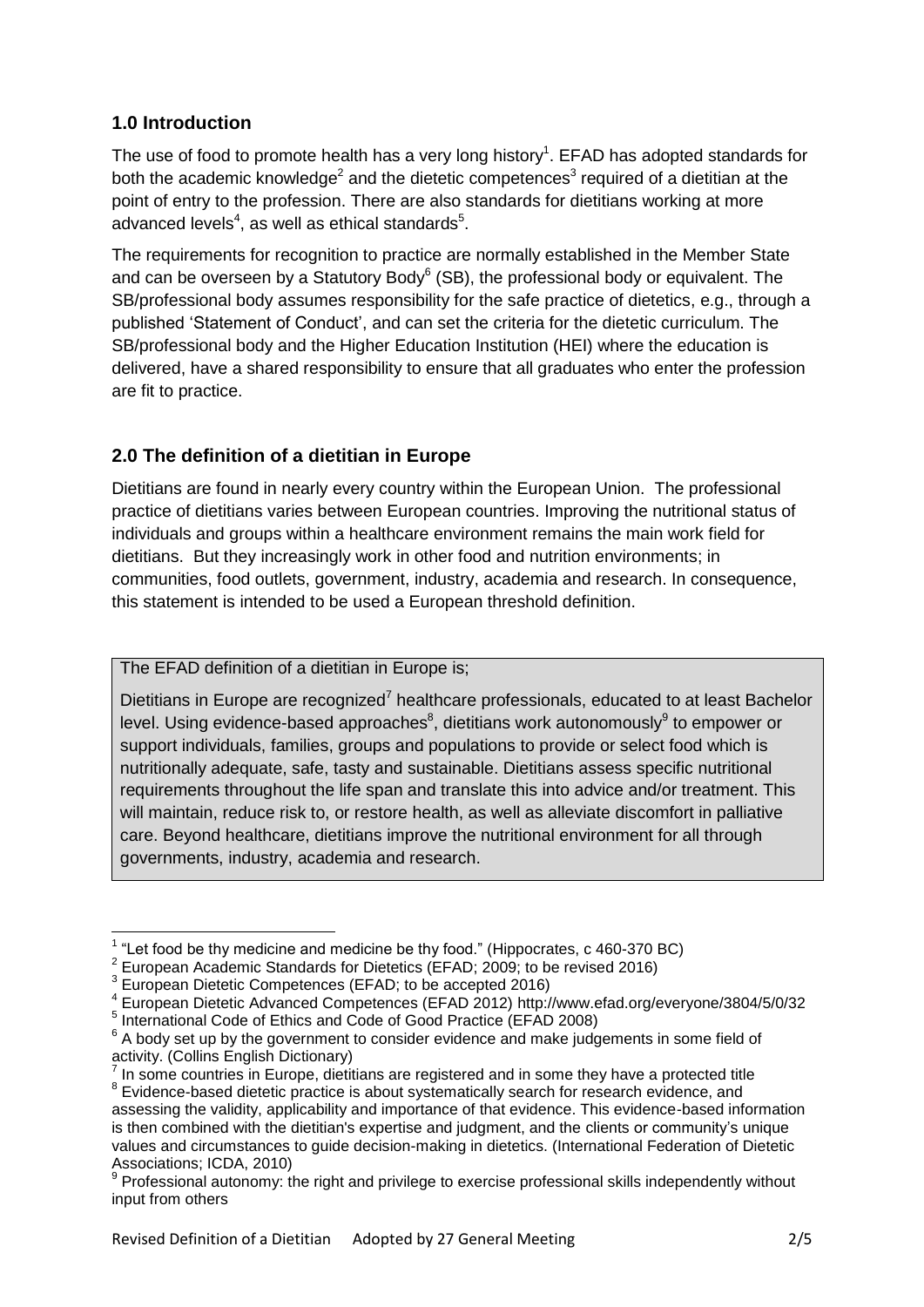Dietitians practice their unique role in assessing, diagnosing, intervening, monitoring and evaluating according to the Nutrition Care Process/Dietetic Process (NCP)<sup>10</sup>, often in an interdisciplinary team.

#### **2.1 Other definitions for dietitians exist**

For example by European Skills, Competences, Qualifications and Occupations (ESCO)<sup>11</sup>

Dietitians are autonomous healthcare professionals who assess specific nutritional requirements of populations or individuals throughout the life span and translate this into advice which will maintain, reduce risk to or restore people"s health. Using evidence-based approaches dietitians work to empower individuals, families and groups to provide or select food which is nutritionally adequate, safe, tasty and sustainable. Beyond healthcare, dietitians improve the nutritional environment for all through governments, industry, academia and research.

*Submitted 2015 but not yet confirmed*

And by the International Confederation of the Associations of Dietitians (2004)<sup>12</sup>

*Dietitian*

"A dietitian is a person with a qualification in nutrition and dietetics, recognised by national authority(s). The dietitian applies the science of nutrition to the feeding and education of individuals or groups in health and disease"

#### **3.0 Qualifying as a dietitian in Europe**

In European healthcare, practice is restricted to dietitians who have undergone a recognised education and training in dietetics. There are two routes for qualification as a dietitian in Europe and both take place in a Higher Education Institution (HEI), or equivalent. Both routes include a mandatory period of practice. EFAD recommends that a minimum of 30 ECTS is spent in practice education (one year of study equals 60 ECTS) guided by EFAD standards<sup>13</sup>.

The main route for students of dietetics is to follow prescribed HEI first cycle (bachelor level) courses that carry a minimum of 180 ECTS, or equivalent.

The second route is available only in some countries of Europe. These students first study a minimum of 180 ECTS, or equivalent, in subjects related to dietetics (e.g., nutrition or biochemistry), and then study dietetics as second cycle (postgraduate/master level).

 $\overline{\phantom{a}}$ <sup>10</sup> Nutrition Care Process/Dietetic Process (NCP) (EFAD 2014) http://www.efad.org/everyone/5216/7/0/80

<sup>11</sup> https://ec.europa.eu/esco/portal/home

<sup>&</sup>lt;sup>12</sup> [http://www.internationaldietetics.org/International-Standards/International-Definition-of-](http://www.internationaldietetics.org/International-Standards/International-Definition-of-Dietitian.aspx)[Dietitian.aspx](http://www.internationaldietetics.org/International-Standards/International-Definition-of-Dietitian.aspx)

<sup>13</sup> European Practice Placement Standards for Dietetics, EFAD 2010. See also Pedagogic Standards for dietetic placement teachers. EFAD 2013. Both at [www.efad.org.](http://www.efad.org/)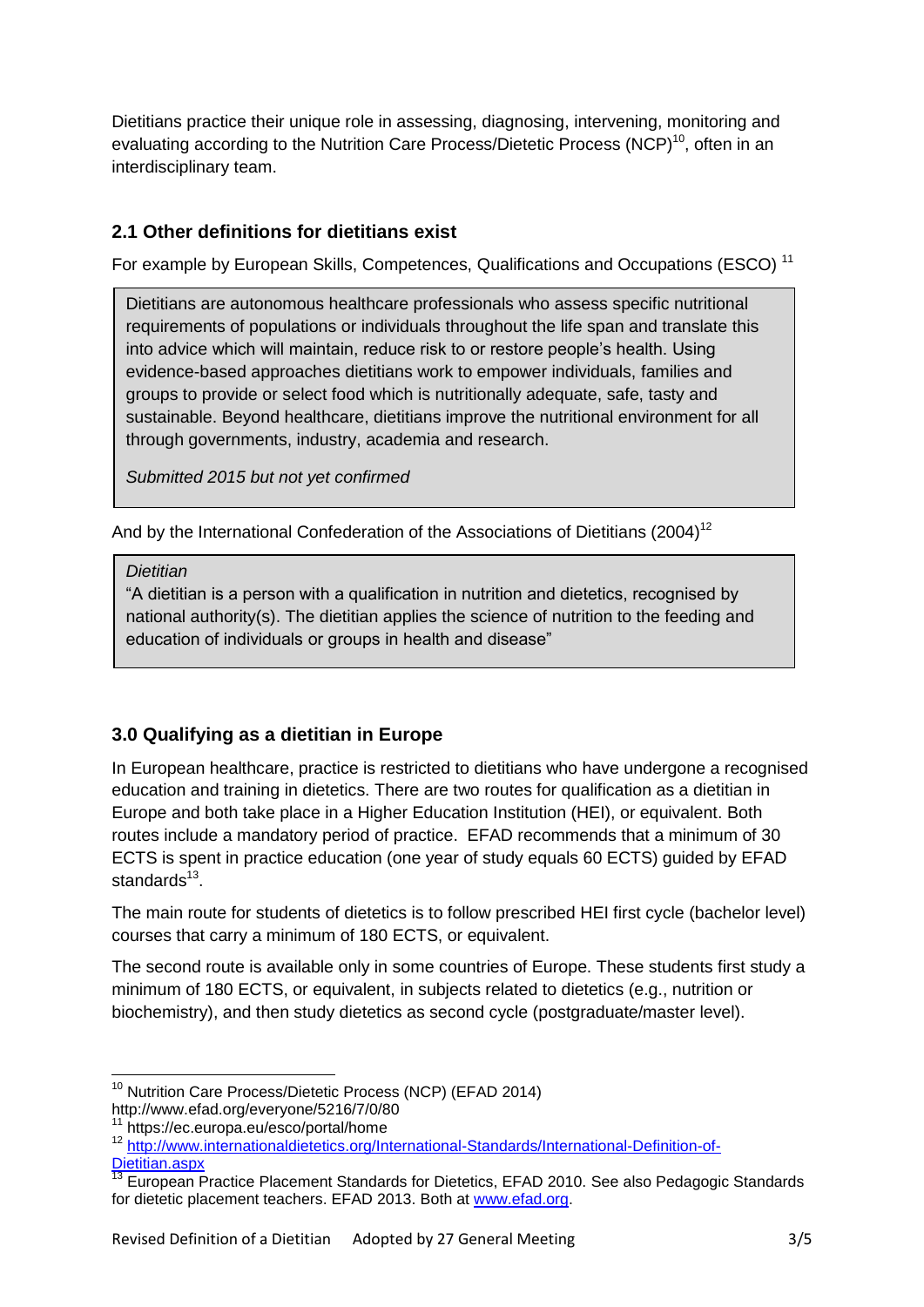On qualification from a recognised programme of study students from both routes will meet the criteria shown in the European Dietetic Competence document<sup>14</sup>. Six competency domains are seen for a professional dietitian in Europe and therefore to be a competent dietitian and healthcare professional all six domains must have been achieved.

| Healthcare professionalism                                      |
|-----------------------------------------------------------------|
| Knowledge base of dietetics                                     |
| Dietetic process and reasoning                                  |
| Evidence based dietetic practice                                |
| Autonomy, accountability and quality in dietetic practice       |
| Communication, relationship and partnership skills in dietetics |

To remain competent, EFAD strongly advocates Lifelong Learning and continued professional development (CPD) throughout the professional career of all dietitians in Europe.

#### **4.0 Work fields for dietitians in Europe**

European dietitians use their competence across a wide range of situations and places within financial and regulatory frameworks. They can adapt their role depending on immediate need and are increasingly required to develop more specialist competences<sup>15</sup>. Three main, sometimes overlapping, dietetic work fields exist in Europe: Clinical, Food Service, and Public Health/Community (see below). In addition, dietitians can work within other fields that require expertise in healthcare, food and/or nutrition e.g., academia/education, primary care, food industry, media, research, and sports.

*Clinical Dietitian*: a dietitian who has responsibility for diagnosing and treating nutritional problems, using the Nutrition Care Process/Dietetic Process (NCP)<sup>9</sup>. Clinical dietitians can work in any health care setting, including primary health care, often in an interdisciplinary team.

*Food Service Dietitian*: a dietitian who has responsibility within food service management for the provision of nutritionally adequate, safe, tasty, and sustainable quality food to individuals or groups. Food service dietitians can work in institutional, community and educational settings.

*Public Health<sup>16</sup> or Community Dietitian:* a dietitian directly involved in health promotion, prevention and policy formulation focusing on families, groups and populations; minimizing risk of nutritionally derived illness and health inequalities. Public health/community dietitians can work within government and non-government organizations; within the voluntary and independent sectors, as well as in community care $17$ .

**<sup>.</sup>** <sup>14</sup> For more details see European Dietetic Competences (EFAD; 2016)

<sup>&</sup>lt;sup>15</sup> Currently within EFAD there are specialisms of; older adult, obesity, diabetes, oncology, food service, education, primary care and public health

 $16$  Public health nutrition focuses on the promotion of good health through nutrition and the primary prevention of diet related illness in the population

<sup>17</sup> Community care = preschools, schools and public places